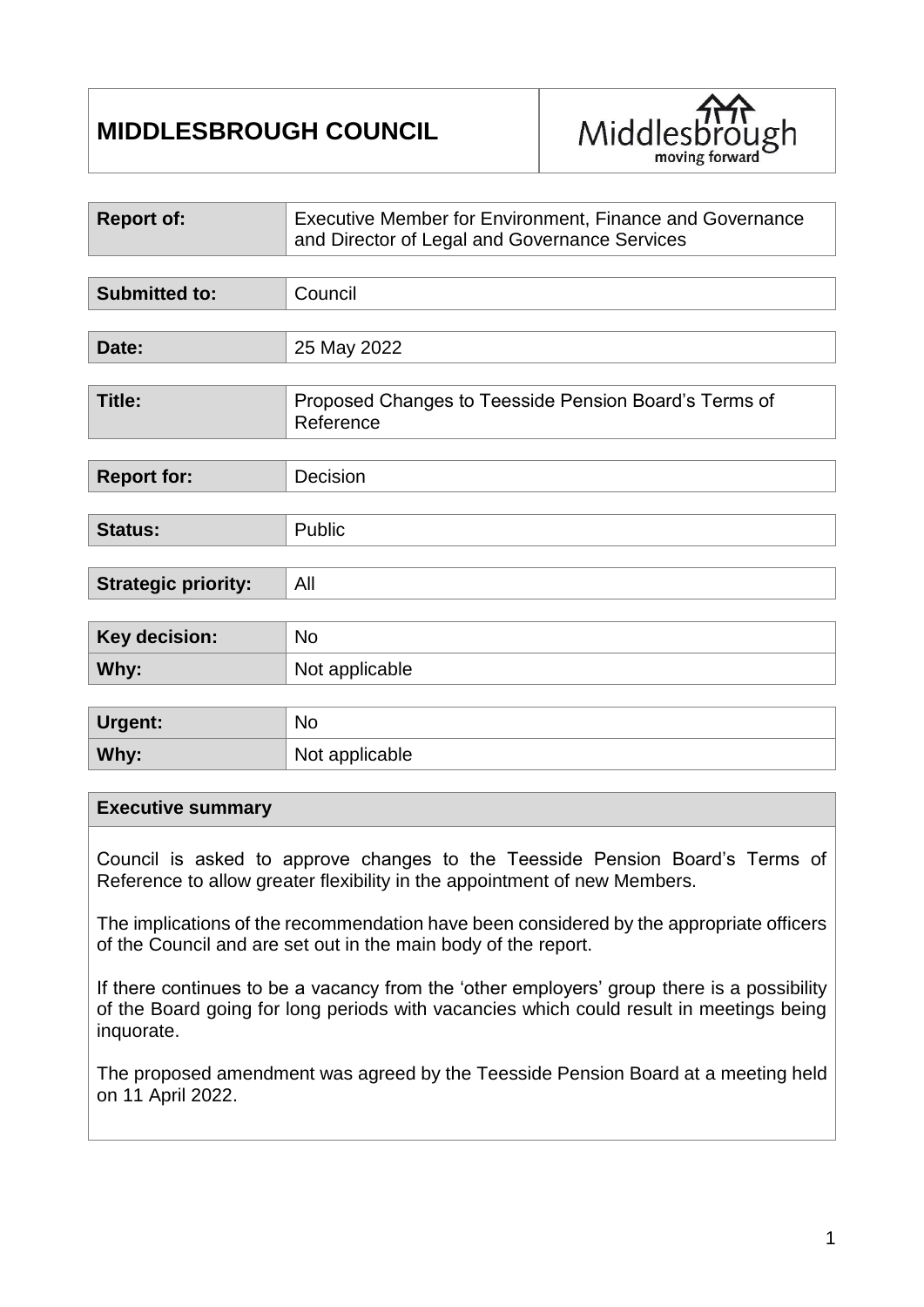# **Purpose**

1. To seek approval of a proposed change to the Board's Terms of Reference to allow greater flexibility in appointing Board members.

## **Background and relevant information**

2. At present, the Board's Terms of Reference sets out that the Board should have six members, three drawn from the scheme employers and three from scheme members, and that these should be selected as follows:

#### *Scheme employer representatives*

- Two employer representatives shall be appointed from the separate Councils of Hartlepool, Middlesbrough, Redcar and Cleveland, and Stockton-on-Tees.
- One employer representative shall be chosen from all of the other scheme employers of the Teesside Pension Fund.

#### *Scheme member representatives*

- Two scheme member representatives shall be appointed from the recognised trade unions representing employees who are scheme members of the Fund.
- One scheme member representative shall be appointed from the pensioner members of the Fund.
- 3. Recent attempts to fill Board vacancies have had mixed results. A pensioner representative was successfully appointed following a selection process after four applicants responded to an article placed in the newsletter sent to the Fund's pensioners. However despite emails to all relevant employers, followed by a further more targeted email to all the larger employers in that group, no volunteer has come forward to take up the "other scheme employers" place on the Board and a vacancy remains.
- 4. In order to avoid a situation where a Board vacancy exists for a long time, the Teesside Pension Board proposes to amend the Board's Terms of Reference to provide additional flexibility in appointment situations where a vacancy has proved difficult to fill. Any amendment to the Teesside Pension Board's current Terms of Reference requires Council approval.

#### **What decision(s) are being recommended?**

5. That Council approves an amendment to the Teesside Pension Board's Terms of Reference. This would be achieved by adding the following sentence to paragraph 22 of the existing Terms of Reference:

> "In circumstances where no suitable volunteers apply from a particular employer or membership group and a Board vacancy remains, the selection panel is able to appoint another suitable individual to that vacancy from outside that particular membership group, always ensuring that only scheme member representatives are appointed to a scheme member vacancy and only scheme employer representatives are appointed to a scheme employer vacancy."

The amended paragraph 22 is shown in context in a 'tracked changes' version of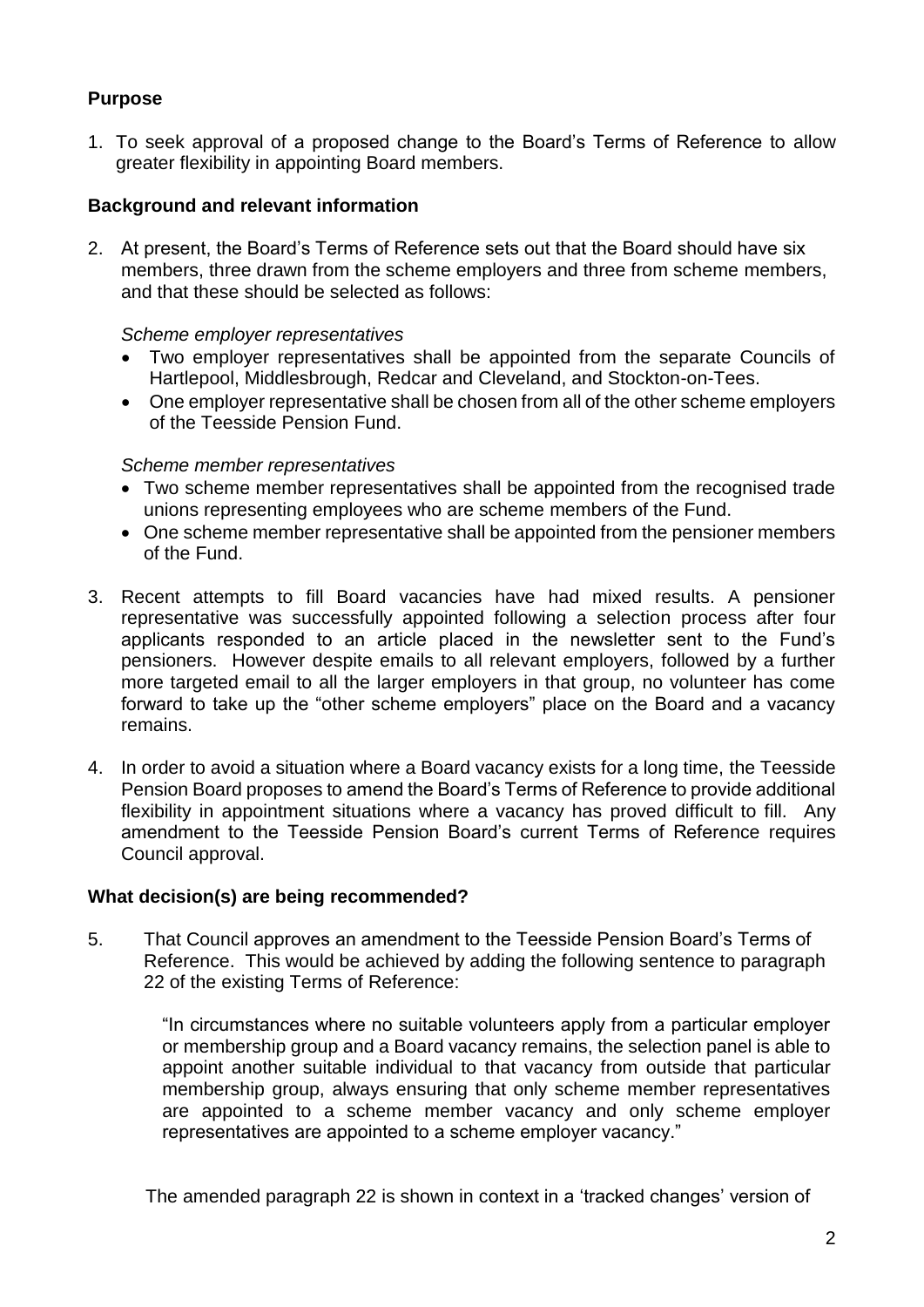the Terms of Reference attached at Appendix A.

# **Rationale for the recommended decision(s)**

6. If there continues to be a vacancy from the 'other employers' group this can be filled by a representative from one of the four main employers in the Fund. Similarly, if a future recruitment failed to fill one of the scheme member places (pensioner or trade union representative), another suitable scheme member representative can be appointed by the selection panel.

## **Other potential decision(s) and why these have not been recommended**

7. Do Nothing. If this option was selected there is a possibility of the Board going for long periods with vacancies which could result in meetings being inquorate.

#### **Impact(s) of the recommended decision(s)**

#### *Legal*

8. There are no legal implications in respect of the recommended decision.

#### *Strategic priorities and risks*

9. The relevant risks this decision would influence are cited below, with an explanation as to why they are relevant and how it would affect each risk.

| <b>Risk No</b> | <b>Risk Description</b>                                                                                                                           | Impact                                                                                                                                                          |
|----------------|---------------------------------------------------------------------------------------------------------------------------------------------------|-----------------------------------------------------------------------------------------------------------------------------------------------------------------|
| O8-054         | Failure to adhere to Local Code of<br>Corporate Governance and deliver<br>governance improvements outlined in<br>the Annual Governance Statement. | This decision will ensure that the Teesside<br>Pension Board continues to be able to meet<br>regularly and adhere to the Local Code of<br>Corporate Governance. |

#### *Human Rights, Equality and Data Protection*

10. The subject of this report is not a function or service that is new or being revised. It is considered that an equality impact assessment is not required.

# *Financial*

11. There are no financial implications arising from the content of this report.

# **Actions to be taken to implement the recommended decision(s)**

| <b>Action</b>            | <b>Responsible Officer</b>   | <b>Deadline</b> |
|--------------------------|------------------------------|-----------------|
| Amend Terms of Reference | Democratic Services Officers | 25 May 2022     |

# **Appendices**

|  | Copy of the Teesside Pension Board's Terms of Reference |
|--|---------------------------------------------------------|
|--|---------------------------------------------------------|